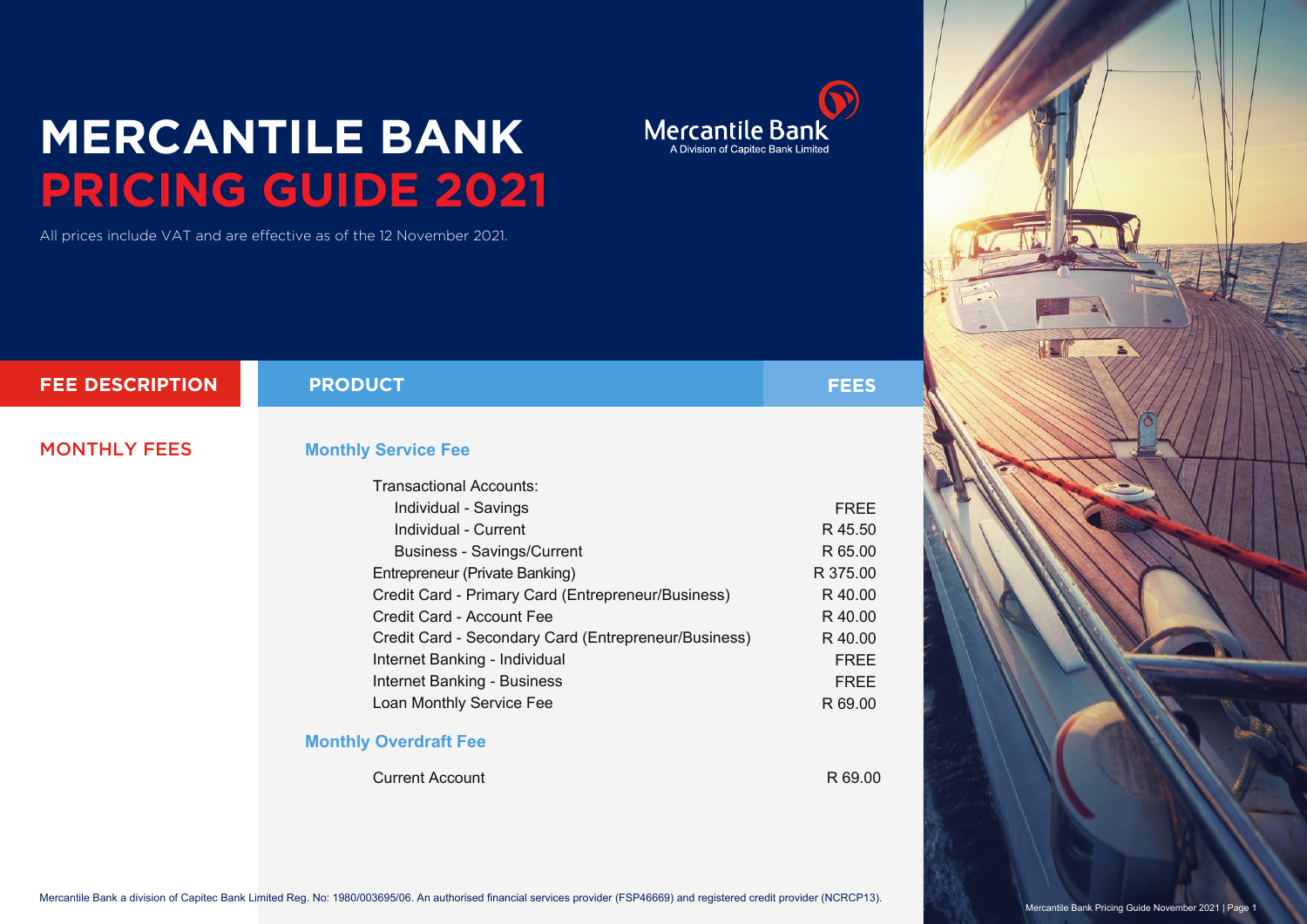| <b>FEE DESCRIPTION</b> | <b>PRODUCT</b>                                                                                      | <b>FEES</b> | APP/IB            | <b>CAPITEC ATM</b>                       | <b>BRANCH</b>     | <b>INTERNATIONAL</b>                  | <b>OTHER ATM</b>                      |
|------------------------|-----------------------------------------------------------------------------------------------------|-------------|-------------------|------------------------------------------|-------------------|---------------------------------------|---------------------------------------|
| <b>DEPOSIT FEES</b>    |                                                                                                     |             |                   |                                          |                   |                                       |                                       |
|                        | <b>Cash Deposit Fee</b>                                                                             |             |                   |                                          |                   |                                       |                                       |
|                        | All Transactional Accounts - Savings/Current/Entrepreneur *                                         |             |                   | R1.30 per R100.00<br>on amount deposited |                   |                                       |                                       |
|                        | Loan Accounts *                                                                                     |             |                   |                                          | R28.00 + 2.00% on |                                       |                                       |
|                        | Deposits via Absa Bank                                                                              |             |                   |                                          | amount deposited  |                                       |                                       |
|                        |                                                                                                     |             |                   |                                          |                   |                                       |                                       |
| <b>WITHDRAWAL FEES</b> | <b>Cash Withdrawal Fee</b>                                                                          |             |                   |                                          |                   |                                       |                                       |
|                        | Transactional Accounts - Savings/ Current/ Business Credit Card                                     |             |                   | R7.50 per R1000.00<br>cash withdrawal    |                   | R37.00 + 2.00% of<br>amount withdrawn | R9.75 per R1000.00<br>cash withdrawal |
|                        | Entrepreneur Transactional Accounts (Only Saswitch ATM fee included in monthly account)             |             |                   | Unlimited                                |                   | R37.00 + 2.00% of<br>amount withdrawn | Unlimited                             |
|                        |                                                                                                     |             |                   |                                          |                   |                                       |                                       |
| <b>PAYMENT METHODS</b> |                                                                                                     |             |                   |                                          |                   |                                       |                                       |
|                        | <b>Debit Card Purchase Fee</b><br>POS                                                               | R 5.00      |                   |                                          |                   | R <sub>11.50</sub>                    |                                       |
|                        | Fuel                                                                                                | R 5.00      |                   |                                          |                   |                                       |                                       |
|                        | Inter- Account Transfer Fee (Transfer between own accounts)                                         |             |                   |                                          |                   |                                       |                                       |
|                        | All Transactional Accounts - Savings/Current/Entrepreneur/Credit Card                               |             | <b>FREE</b>       |                                          | R25.00            |                                       |                                       |
|                        | <b>Internal Mercantile Transfer Fee</b>                                                             |             |                   |                                          |                   |                                       |                                       |
|                        | All Transactional Accounts - Savings/Current/Entrepreneur                                           |             | R <sub>5.00</sub> |                                          | R25.00            |                                       |                                       |
|                        | <b>Debit Order Fee</b>                                                                              |             |                   |                                          |                   |                                       |                                       |
|                        | All Transactional Accounts - Savings/Current                                                        | R 5.00      |                   |                                          |                   |                                       |                                       |
|                        | <b>Entrepreneur Transactional Accounts</b>                                                          | Unlimited   |                   |                                          |                   |                                       |                                       |
|                        | <b>Beneficiary/Bill Payment Fee</b><br>Transactional Accounts - Savings/Current                     |             | R5.00             |                                          | R65.00            |                                       |                                       |
|                        | <b>Entrepreneur Transactional Accounts</b>                                                          | Unlimited   |                   |                                          | R65.00            |                                       |                                       |
|                        | All Credit Cards - Business/Entrepreneur                                                            |             | R5.00             |                                          | R65.00            |                                       |                                       |
|                        |                                                                                                     |             |                   |                                          |                   |                                       |                                       |
|                        | <b>Immediate Payment to other bank</b><br>All Transactional Accounts - Savings/Current/Entrepreneur |             | R7.50             |                                          |                   |                                       |                                       |
|                        | <b>Payment to Capitec Account</b>                                                                   |             | R5.00             |                                          |                   |                                       |                                       |
|                        | <b>Batch Payment Per Item</b>                                                                       |             |                   |                                          |                   |                                       |                                       |
|                        | All Transactional Accounts - Savings/Current/Entrepreneur                                           |             | R5.00             |                                          |                   |                                       |                                       |
|                        | Internet Banking Future Dated Payment Fee                                                           |             | R5.00             |                                          |                   |                                       |                                       |
|                        | <b>Standing Orders - External Fee</b>                                                               |             |                   |                                          |                   |                                       |                                       |
|                        | Transactional Accounts - Savings/Current                                                            | R 5.00      |                   |                                          |                   |                                       |                                       |
|                        | <b>Entrepreneur Transactional Accounts</b>                                                          | Unlimited   |                   |                                          |                   |                                       |                                       |
|                        | <b>Standing Orders - Internal Fee</b>                                                               |             |                   |                                          |                   |                                       |                                       |
|                        | Transactional Accounts - Savings/Current                                                            |             | R5.00             |                                          |                   |                                       |                                       |
|                        | <b>Entrepreneur Transactional Accounts</b>                                                          | Unlimited   |                   |                                          |                   |                                       |                                       |
|                        | <b>Future Dated and Recurring Payments</b>                                                          |             | R5.00             |                                          |                   |                                       |                                       |
|                        | <b>Straight Through Payment (STP)</b>                                                               |             | R40.00            |                                          | R178.00           |                                       |                                       |
|                        | <b>SARS Efiling Fee</b>                                                                             | R 10.00     | $\bullet$         |                                          |                   |                                       |                                       |
|                        | <b>Balance Order</b>                                                                                |             |                   |                                          |                   |                                       |                                       |
|                        | Per Balance order processed                                                                         | R 42.50     | $\bullet$         | $\bullet$                                |                   |                                       |                                       |
|                        |                                                                                                     |             |                   |                                          |                   |                                       |                                       |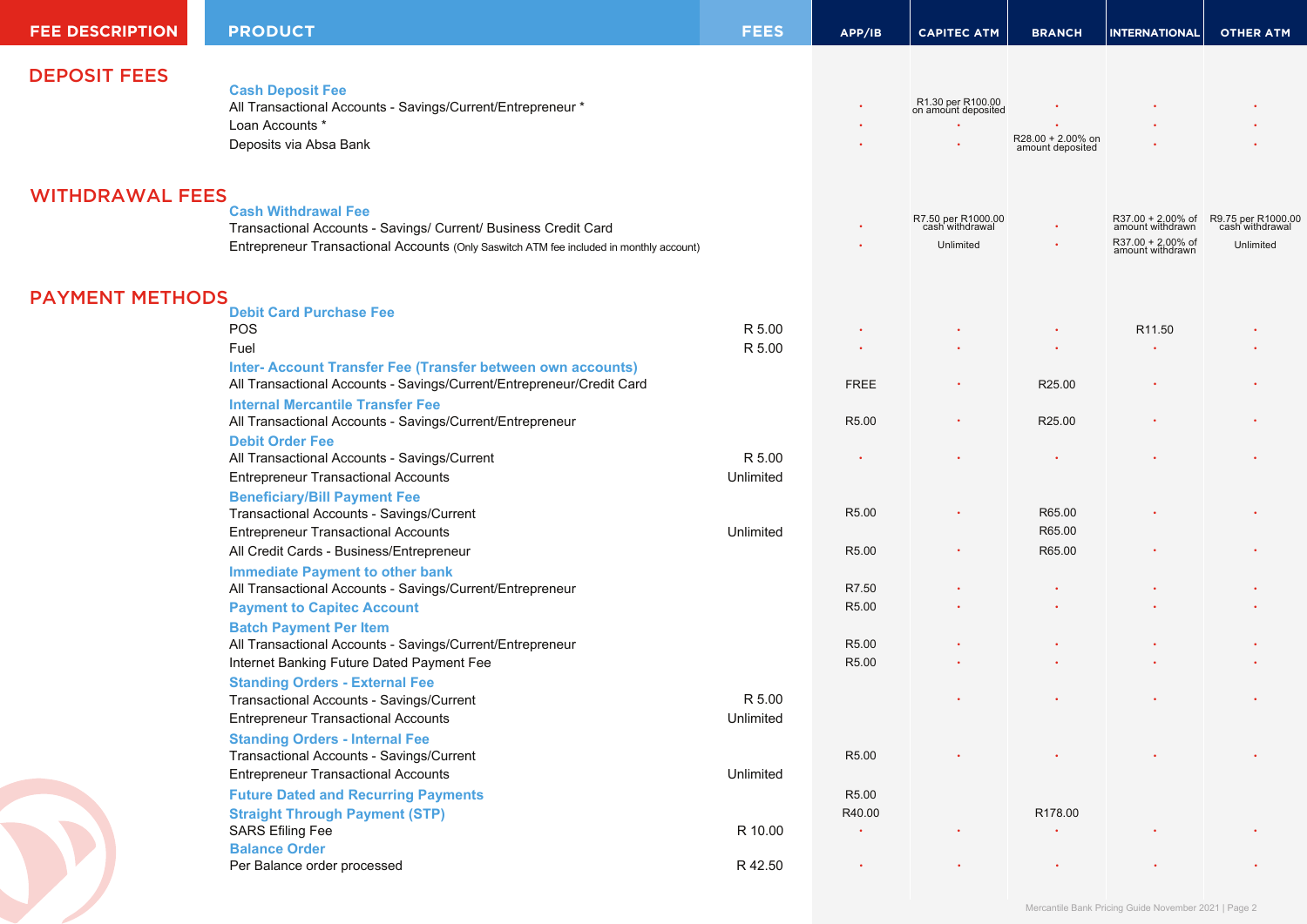| <b>FEE DESCRIPTION</b>  | <b>PRODUCT</b>                                                             | <b>FEES</b> | APP/IB                                                                                                                                                                   | <b>CAPITEC ATM</b> | <b>BRANCH</b>                               | <b>INTERNATIONAL</b>                                 | <b>OTHER ATM</b> |
|-------------------------|----------------------------------------------------------------------------|-------------|--------------------------------------------------------------------------------------------------------------------------------------------------------------------------|--------------------|---------------------------------------------|------------------------------------------------------|------------------|
| <b>INTERNET BANKING</b> |                                                                            |             |                                                                                                                                                                          |                    |                                             |                                                      |                  |
|                         | <b>Payment Recalls</b>                                                     |             | R160.00                                                                                                                                                                  |                    |                                             |                                                      |                  |
|                         | Password re-issue                                                          |             | <b>FREE</b>                                                                                                                                                              |                    |                                             |                                                      |                  |
|                         | Secure Message on Internet Banking                                         |             | <b>FREE</b>                                                                                                                                                              |                    |                                             |                                                      |                  |
|                         | Beneficiary Notifications via Email, Fax, SMS                              |             | <b>FREE</b>                                                                                                                                                              |                    |                                             |                                                      |                  |
|                         | PENALTY/UNSUCCESSFUL TRANSACTION FEES                                      |             |                                                                                                                                                                          |                    |                                             |                                                      |                  |
|                         | <b>Unsuccessful ATM Fee</b>                                                |             |                                                                                                                                                                          |                    |                                             |                                                      |                  |
|                         | Debit Card                                                                 |             |                                                                                                                                                                          | R <sub>2.50</sub>  |                                             | R <sub>2.50</sub>                                    | R6.36            |
|                         | <b>Credit Card</b>                                                         |             |                                                                                                                                                                          | R <sub>2.50</sub>  | $\bullet$                                   | R <sub>2.50</sub>                                    |                  |
|                         | <b>Standing Order rejected due to Insufficient Funds</b>                   |             |                                                                                                                                                                          |                    |                                             |                                                      |                  |
|                         | All Transactional Accounts - Savings/Current/Entrepreneur                  | R 200.00    |                                                                                                                                                                          |                    |                                             | $\mathbf{r} = \mathbf{r} \cdot \mathbf{r}$           |                  |
|                         | <b>Over the Limit Fee</b>                                                  |             |                                                                                                                                                                          |                    |                                             |                                                      |                  |
|                         | All Transactional Accounts - Savings/Current/Entrepreneur/Overdraft        | R 160.00    |                                                                                                                                                                          |                    | Per item causing amount to exceed the limit |                                                      |                  |
|                         | All Credit Cards - Business/Entrepreneur                                   | R 160.00    |                                                                                                                                                                          |                    |                                             |                                                      |                  |
|                         | <b>Debit Order Returns due to Insufficient Funds</b>                       |             |                                                                                                                                                                          |                    |                                             |                                                      |                  |
|                         | All Transactional Accounts - Savings/Current/Entrepreneur                  | R 200.00    |                                                                                                                                                                          |                    |                                             |                                                      |                  |
|                         | All Credit Cards - Business/Entrepreneur                                   | R 200.00    |                                                                                                                                                                          |                    |                                             |                                                      |                  |
|                         | <b>Late Payment</b>                                                        |             |                                                                                                                                                                          |                    |                                             |                                                      |                  |
|                         | All Credit Cards - Business/Entrepreneur                                   | R 250.00    |                                                                                                                                                                          |                    |                                             |                                                      |                  |
|                         | <b>Denied Transaction Fee due to Insufficient Funds</b>                    |             |                                                                                                                                                                          |                    |                                             |                                                      |                  |
|                         | Internet Banking - Future dated payments/Insufficient funds on action date | R 200.00    |                                                                                                                                                                          |                    |                                             |                                                      |                  |
|                         | Rejected from Receiving Bank                                               |             | R265.00                                                                                                                                                                  |                    |                                             |                                                      |                  |
|                         | <b>Disputes: False Disputes</b>                                            |             |                                                                                                                                                                          |                    |                                             |                                                      |                  |
|                         | All Credit Cards - Business/Entrepreneur                                   | R 258.43    |                                                                                                                                                                          |                    |                                             |                                                      |                  |
|                         | <b>Early Redemption of Investment: Admin Fee</b>                           |             |                                                                                                                                                                          |                    |                                             |                                                      |                  |
|                         | All investments (Excluding 367 Day Notice)                                 |             | 3% on the amount withdrawn for the period to maturity + admin fee of R250.00 + VAT<br>1% on the amount withdrawn for the period to maturity + admin fee of R250.00 + VAT |                    |                                             |                                                      |                  |
|                         | 367 Day Notice                                                             |             |                                                                                                                                                                          |                    |                                             |                                                      |                  |
|                         | <b>TESA</b>                                                                | R 345.00    |                                                                                                                                                                          |                    |                                             |                                                      |                  |
| <b>OTHER FEES</b>       |                                                                            |             |                                                                                                                                                                          |                    |                                             |                                                      |                  |
|                         | <b>Stop Payment</b>                                                        |             |                                                                                                                                                                          |                    |                                             |                                                      |                  |
|                         | All Transactional Accounts - Savings/Current/Entrepreneur/Cheque           | R 80.00     |                                                                                                                                                                          |                    |                                             |                                                      |                  |
|                         | <b>Notifications Fee</b>                                                   |             |                                                                                                                                                                          |                    |                                             |                                                      |                  |
|                         | All Transactional Accounts - Savings/Current/Entrepreneur                  | <b>FREE</b> |                                                                                                                                                                          |                    |                                             |                                                      |                  |
|                         | All Credit Cards - Business/Entrepreneur                                   | <b>FREE</b> |                                                                                                                                                                          |                    |                                             |                                                      |                  |
| <b>STATEMENT FEES</b>   |                                                                            |             |                                                                                                                                                                          |                    |                                             |                                                      |                  |
|                         | <b>First Statements</b>                                                    |             |                                                                                                                                                                          |                    |                                             |                                                      |                  |
|                         | First Statement on all products via email/post                             | <b>FREE</b> |                                                                                                                                                                          |                    |                                             |                                                      |                  |
|                         | <b>ATM Mini Statement</b>                                                  |             |                                                                                                                                                                          |                    |                                             |                                                      |                  |
|                         | Debit Card                                                                 |             |                                                                                                                                                                          | R5.00              |                                             |                                                      |                  |
|                         | <b>Duplicate Statement and Provisional Statements</b>                      |             |                                                                                                                                                                          |                    |                                             |                                                      |                  |
|                         | Transactional Accounts - Savings/Current/Entrepreneur                      | R 25.00     |                                                                                                                                                                          |                    |                                             |                                                      |                  |
|                         | All Credit Cards - Business/Entrepreneur                                   | R 25.00     |                                                                                                                                                                          |                    |                                             |                                                      |                  |
|                         | <b>Daily Statements</b>                                                    |             |                                                                                                                                                                          |                    |                                             |                                                      |                  |
|                         | Transactional Accounts - Savings/Current/Entrepreneur                      | R 100.00    |                                                                                                                                                                          |                    |                                             |                                                      |                  |
|                         | <b>Weekly Statements</b>                                                   |             |                                                                                                                                                                          |                    |                                             |                                                      |                  |
|                         | Transactional Accounts - Savings/Current/Entrepreneur                      | R 50.00     |                                                                                                                                                                          |                    |                                             |                                                      |                  |
|                         |                                                                            |             |                                                                                                                                                                          |                    |                                             | Mercantile Bank Pricing Guide November 2021   Page 3 |                  |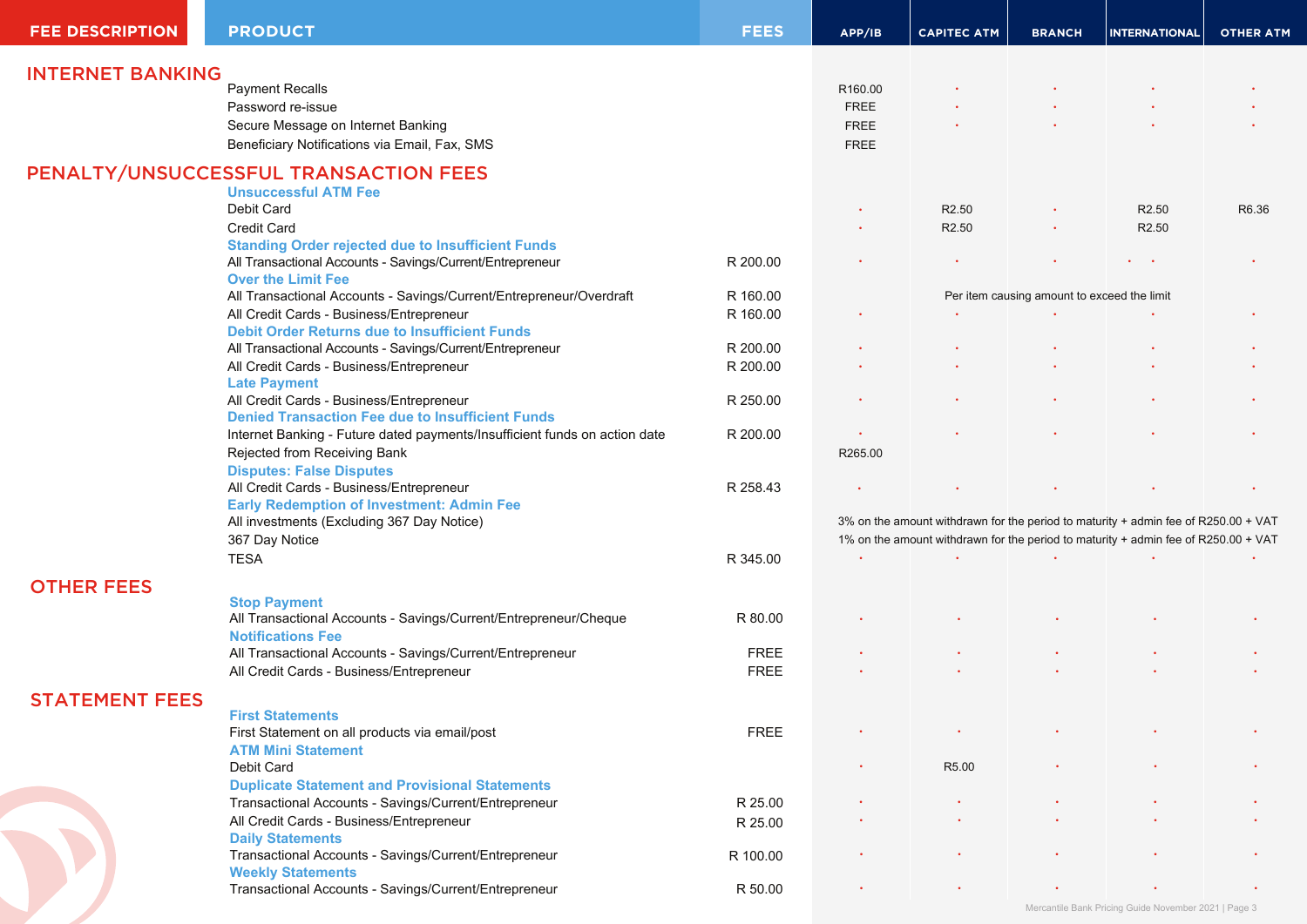| <b>FEE DESCRIPTION</b>        | <b>PRODUCT</b>                                                                                                                              | <b>FEES</b>                 | APP/IB                                                                                                                                                                                                                                                                        | <b>CAPITEC ATM</b> | <b>BRANCH</b> | <b>INTERNATIONAL</b>                                 | <b>OTHER ATM</b> |
|-------------------------------|---------------------------------------------------------------------------------------------------------------------------------------------|-----------------------------|-------------------------------------------------------------------------------------------------------------------------------------------------------------------------------------------------------------------------------------------------------------------------------|--------------------|---------------|------------------------------------------------------|------------------|
|                               | <b>Twice a Month Statements</b>                                                                                                             |                             |                                                                                                                                                                                                                                                                               |                    |               |                                                      |                  |
|                               | Transactional Accounts - Savings/Current/Entrepreneur                                                                                       | R 30.00                     |                                                                                                                                                                                                                                                                               |                    |               |                                                      |                  |
| <b>CARD RELATED FEES</b>      |                                                                                                                                             |                             |                                                                                                                                                                                                                                                                               |                    |               |                                                      |                  |
|                               | <b>Initiation Fee</b>                                                                                                                       |                             |                                                                                                                                                                                                                                                                               |                    |               |                                                      |                  |
|                               | Credit Card - Gold Individual/Business                                                                                                      | R 250.00                    |                                                                                                                                                                                                                                                                               |                    |               |                                                      |                  |
|                               | New Debit Card                                                                                                                              | <b>FREE</b>                 |                                                                                                                                                                                                                                                                               |                    |               |                                                      |                  |
|                               | <b>Replacement Card</b>                                                                                                                     |                             |                                                                                                                                                                                                                                                                               |                    |               |                                                      |                  |
|                               | Debit Card/All Credit Cards                                                                                                                 | R 100.00                    |                                                                                                                                                                                                                                                                               |                    |               |                                                      |                  |
|                               | <b>Card Delivery Fee</b>                                                                                                                    |                             |                                                                                                                                                                                                                                                                               |                    |               |                                                      |                  |
|                               | <b>Credit Card Courier</b>                                                                                                                  | R 250.00                    |                                                                                                                                                                                                                                                                               |                    |               |                                                      |                  |
|                               | Credit Card Urgent Courier                                                                                                                  | R 454.00                    |                                                                                                                                                                                                                                                                               |                    |               |                                                      |                  |
|                               | Credit Card Urgent Courier - International (Quoted dependant on country destination)<br><b>Re-issue PIN Fee</b>                             | <b>POA</b>                  |                                                                                                                                                                                                                                                                               |                    |               |                                                      |                  |
|                               | Credit Card                                                                                                                                 | R 5.00                      |                                                                                                                                                                                                                                                                               |                    |               |                                                      |                  |
|                               | <b>Balance Enquiry Fee</b>                                                                                                                  |                             |                                                                                                                                                                                                                                                                               |                    |               |                                                      |                  |
|                               | Debit Card                                                                                                                                  |                             |                                                                                                                                                                                                                                                                               | R <sub>5.60</sub>  |               | R5.60                                                | R5.60            |
|                               | Credit Card - Business                                                                                                                      |                             |                                                                                                                                                                                                                                                                               | <b>FREE</b>        |               | R9.08                                                | R6.05            |
|                               | Credit Card - Entrepreneur Card (Private Banking)                                                                                           |                             |                                                                                                                                                                                                                                                                               | <b>FREE</b>        |               | R9.08                                                | Included         |
|                               | <b>Voucher Retrieval - Local</b>                                                                                                            |                             |                                                                                                                                                                                                                                                                               |                    |               |                                                      |                  |
|                               | All Credit Cards - Business/Entrepreneur                                                                                                    | R 80.70                     |                                                                                                                                                                                                                                                                               |                    |               |                                                      |                  |
|                               | <b>Bidvest Airport Lounge</b>                                                                                                               |                             |                                                                                                                                                                                                                                                                               |                    |               |                                                      |                  |
|                               | Main and Guest Domestic                                                                                                                     | R 237.06                    |                                                                                                                                                                                                                                                                               |                    |               |                                                      |                  |
|                               | Main and Guest Domestic Extended                                                                                                            | R 45.00                     |                                                                                                                                                                                                                                                                               |                    |               |                                                      |                  |
|                               | Main and Guest International                                                                                                                | R 353.07                    |                                                                                                                                                                                                                                                                               |                    |               |                                                      |                  |
|                               | Main and Guest International Extended                                                                                                       | R 45.00                     |                                                                                                                                                                                                                                                                               |                    |               |                                                      |                  |
|                               | <b>Loyalty</b>                                                                                                                              |                             |                                                                                                                                                                                                                                                                               |                    |               |                                                      |                  |
|                               | Entrepreneur (Private Banking)                                                                                                              | 1 Free access<br>on sign up | Free Local Bidvest premier lounge accesses depending on your 3 month average spend. Guests can be brought in at a fee of R237.06 local lounges and R353.07 international lounges and<br>R45.00 extended stay per person if not enough visits earned on the credit card spend. |                    |               |                                                      |                  |
| <b>FOREIGN EXCHANGE</b>       |                                                                                                                                             |                             |                                                                                                                                                                                                                                                                               |                    |               |                                                      |                  |
|                               | <b>Foreign Payments</b>                                                                                                                     |                             |                                                                                                                                                                                                                                                                               |                    |               |                                                      |                  |
|                               | Foreign Inward Payments - SHA/BEN                                                                                                           | R 350.00                    |                                                                                                                                                                                                                                                                               |                    |               |                                                      |                  |
|                               | Foreign Inward Payments - OUR                                                                                                               | R250.00*                    |                                                                                                                                                                                                                                                                               |                    |               |                                                      |                  |
|                               | *Inward Payments Received with "OUR" Charge Option attract a reduced fee as the difference is<br>claimed from the Foreign Bank              |                             |                                                                                                                                                                                                                                                                               |                    |               |                                                      |                  |
|                               | Foreign Outward Payments - SHA/BEN                                                                                                          | R 250.00                    |                                                                                                                                                                                                                                                                               |                    |               |                                                      |                  |
|                               | Foreign Outward Payments - OUR                                                                                                              | R 500.00**                  |                                                                                                                                                                                                                                                                               |                    |               |                                                      |                  |
|                               | ** Outward Payments Sent with "OUR" Charge Option attract a higher fee as the client agrees to<br>cover the Sender's Correspondent Bank Fee |                             |                                                                                                                                                                                                                                                                               |                    |               |                                                      |                  |
|                               | Swift Query Fee                                                                                                                             | R 138.00                    |                                                                                                                                                                                                                                                                               |                    |               |                                                      |                  |
|                               |                                                                                                                                             |                             |                                                                                                                                                                                                                                                                               |                    |               |                                                      |                  |
| <b>OTHER SERVICES OFFERED</b> |                                                                                                                                             |                             |                                                                                                                                                                                                                                                                               |                    |               |                                                      |                  |
|                               | <b>Trade Finance Services and Exchange Control</b>                                                                                          |                             |                                                                                                                                                                                                                                                                               |                    |               |                                                      |                  |
|                               |                                                                                                                                             |                             |                                                                                                                                                                                                                                                                               |                    |               | Mercantile Bank Pricing Guide November 2021   Page 4 |                  |